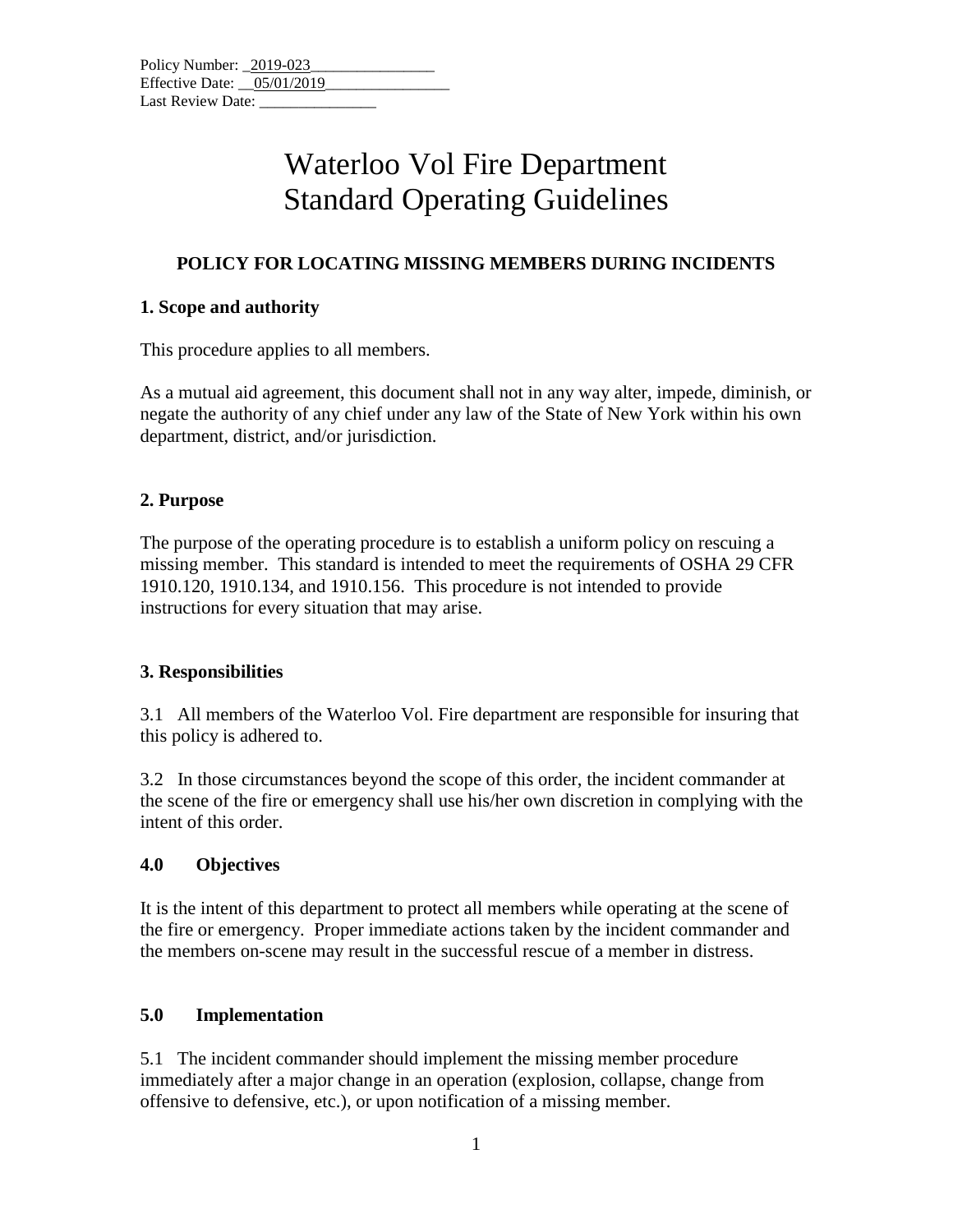5.2 The incident commander shall initiate a roll call.

5.2.1 The IC must bear in mind that initiating a roll call does not necessarily require evacuation of the entire fire building and all personnel therefrom. Evacuation of all members from the fire building can often place the missing member in great jeopardy since all defenses of the missing member's position have been removed by such evacuation. Roll calls can often be accomplished by radio/verbal communications while leaving vital defense operations in place, by making proper use of the IC and accountability systems. Total evacuation of the fire building should always be done when the safety of all members is in jeopardy (i.e. potential collapse).

5.2.2 If evacuation of the fire building is warranted, it shall be done by transmission of a mayday message over all radio frequencies in use on the fireground and by the sounding of several series of four long (5-10 seconds) blasts over all apparatus air horns. Upon hearing the evacuation signal, all members shall immediately leave the fire building and assemble for roll call.

5.3 Officers of all units at the scene must immediately conduct a roll call of their unit(s) utilizing the daily assignment sheet and the multiple alarm sign-in sheet, reporting results to the incident commander when requested.

5.4 If the incident commander determines that a member is unaccounted for, he/she shall institute the following missing member procedure:

A. Attempt to contact the missing member via portable radio on the fireground frequency.

B. Clear the fireground portable radio frequency assigning alternate frequencies as necessary. Maintain at least one portable on fireground frequency to attempt contact with the missing member. The commander shall also request strict radio silence on county frequency. At least one separate portable shall be maintained at the command post for each frequency in use on the fireground.

C. Attempt to determine where the member was operating or last seen.

D. Activate one or more firefighter assist search team(s) to attempt locating and rescuing the missing member.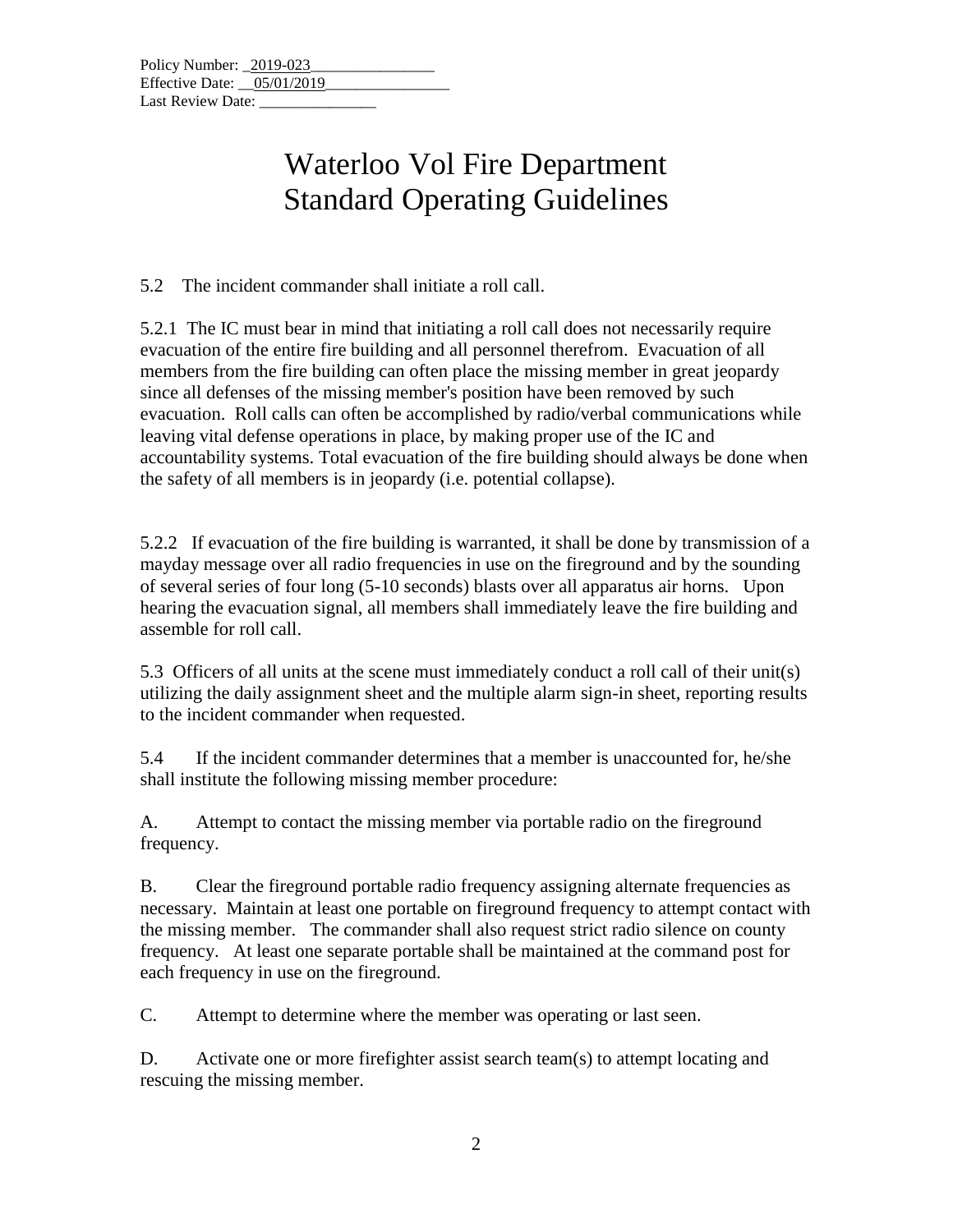E. Immediately assemble all support personnel on the scene (i.e. engine drivers, safety officer, f.a.s.t., etc.) Near the command post (exposure one side) with fresh scba.

F. When it is confirmed that a member is missing, increase assignment to the next higher response.

G. Request at least one ambulance to the scene and request med flight on stand-by if warranted.

H. Consider using feedback assisted rescue (f.a.r.) for a lost portable radio equipped member.

I. The incident commander should consider that a missing member might have fallen through the floor(s) or roof.

5.5 The incident commander should consider the following tactical actions:

A. Move hose lines to protect area of trapped firefighter.

B. Give the area of search maximum ventilation.

C. Open or force open all available doors, windows or other entry points in area (for escape).

D. Breach walls, if appropriate.

E. Raise additional ladders as entry and escape points.

F. Increase lighting to affected area.

#### **6.0 Notifications**

6.1 An officer supervising a member who becomes missing shall transmit a "member missing" message. If an officer or any member is missing, any member who is aware of the situation may transmit the message. This signal shall be transmitted over portable radios on the fireground frequency and will alert all concerned that a member is missing.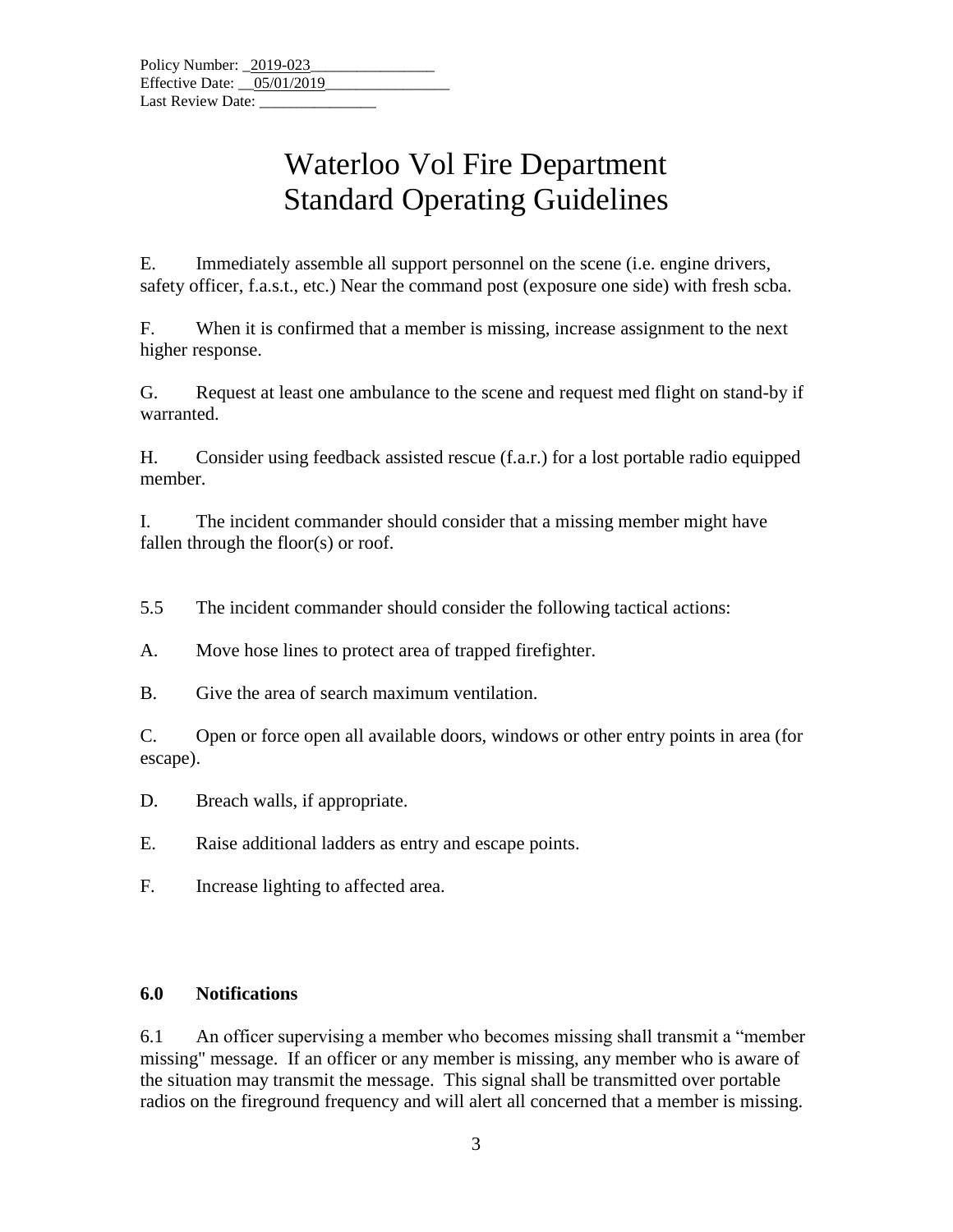6.2 Member transmitting the "member missing" message will give the following information to the incident commander after the initial message is acknowledged:

A. Name and unit of missing member

B. Missing member's assignment

C. If the missing member is equipped with a portable radio

D. Last known location of the missing member

6.3 Any firefighter operating at the scene of an emergency who finds them self in a compromised situation shall attempt the following procedure:

A. Confirm that their pass alarm is in the on position.

B. If equipped with a portable radio, transmit the signal "mayday-mayday-mayday" on fireground frequency.

C. If not acknowledged, switch to county frequency and transmit a "maydaymayday-mayday".

D. If at any time the signal is acknowledged, attempt to state location and immediate problem.

E. If not equipped with a portable radio, attempt to signal using any means possible (manually activate the pass alarm).

F. It is critical to activate the pass alarm and allow continuous signal until located by the fast team.

G. Go to a window or opening, if possible.

H. Breach a wall to get into a safer part of building, if appropriate.

6.4 All firefighters shall reduce their chances of becoming lost or trapped and increase their chance of rescue by adherence to the following: